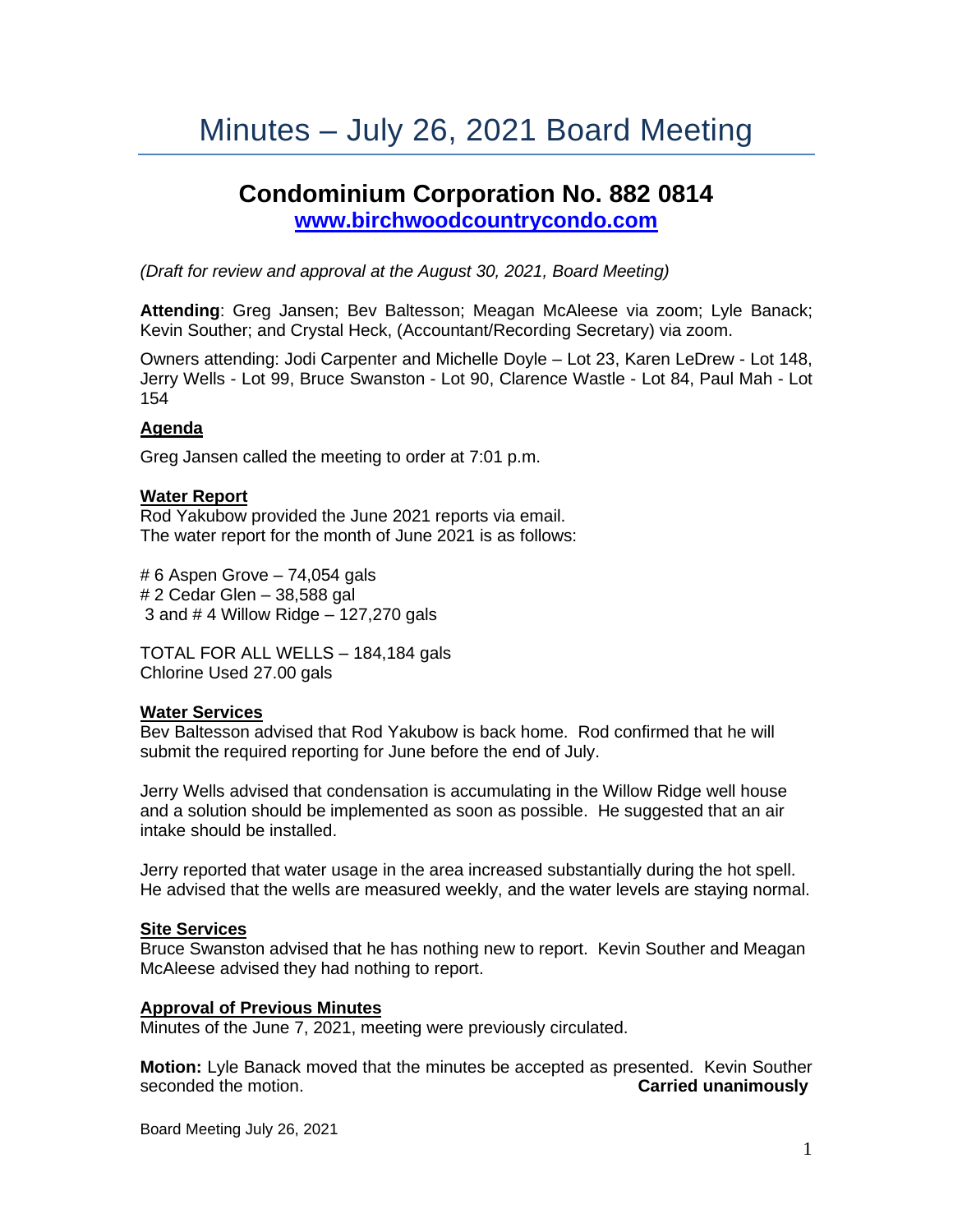# **Financial Report**

Crystal Heck provided the financial statements for May 2021.

Bev Baltesson reported that arrears for the 2020-2021 assessment year are approximately \$4,000.00.

Bev advised that there are 4 lots that have not paid the full amount of the Special Levy, arrears totaling \$3,426.00

Bev also reported that we have received assessment fees for the July to December 2021 from 131 lots. There were 97 lots that prepaid the 6-month assessment and that is approximately 10% higher than previous years.

# **Secretary Report**

Bev Baltesson advised that Administration Assistant, Shirley Weslosky assisted with several tasks throughout June and July including:

Prepared and mailed 6-month assessment and Annual General Meeting package.

Prepared Welcome Packages and mailed to new owners.

Prepared and mailed Bylaw 6c non-compliant letters.

Prepared and mailed lawn maintenance letters.

Prepared and mailed letters to owners requesting titles.

Misc. printing and filing, etc.

#### **Brazeau County Liaison**

Lyle Banack advised that he hopes to meet with representatives of Brazeau County in early August.

Lyle also advised that he has extended an invitation for representatives from Brazeau County to attend our Annual General Meeting on October 2, 2021.

# **Old Business**

#### **Action items as per list**

- Community Lot signs and Corner markers Lyle Banack advised that this project is completed other than replacing a damaged sign and, possibly, moving a sign.
- Electrical boxes Jerry Wells advised that Bruce Swanston has the new boxes and will get them painted.
- CC Valve and Water Hydrant Locations No update, still in progress.
- Lead Management Plan for Water No update, still in progress. Bev Baltesson advised that there have been no owners come forward to have their water tested for lead content so a random drawing will have to take place.
- Lights at TWP road 494 entrance No update.
- Water Upgrade Project Greg Jansen advised that he is attempting to get an update from Pat Fisher on the status of the Willow Ridge design revision.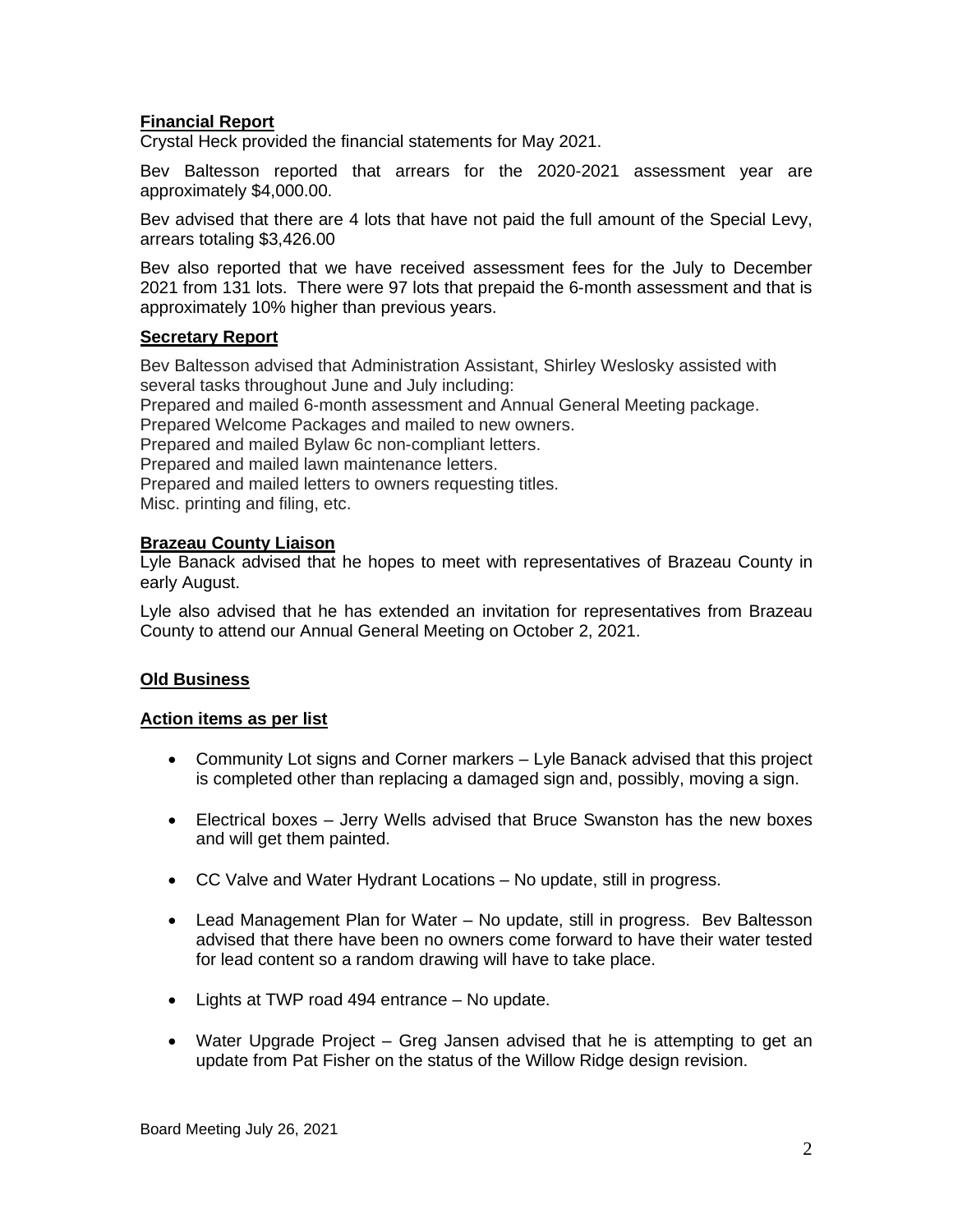- Aspen Grove Wellhouse Flooding Kevin Souther advised that the hole has been drilled to allow water drainage. Weeping tile still needs to be installed.
- Sand/Grit Boxes on Hills Lyle Banack advised that the box has been built and the area on the hill is ready for the box to be placed there. Lyle suggested that play sand be put in the box, so hopefully, it will not freeze in the winter.
- Water Well House Security Kevin Souther feels that it is adequate what is there now, and item can be removed from the Action List.
- Reserve Fund Study Meagan McAleese advised that she will be contacting Karrie Jones for an update on start and completion of this project. Bev Baltesson advised the study must be done by the end of 2022 and Lyle Banack advised he would like to have it completed by the scheduled AGM on October 2, 2021.
- Willow Ridge Wellhouse Shingles and Willow Ridge and Aspen Grove Siding No update.
- Security Gate repair Kevin Souther advised that Bruce Swanston will be meeting with a contractor to, hopefully, repair the gate on July 27, 2021.
- Tree trimming and removal Kevin Souther advised that he has asked Bruce Swanston and Paul Mah to identify trees, branches, etc. that need to be removed or trimmed. Kevin and Bruce will arrange for a contractor to do this work.

Paul Mah asked if he could trim a few branches in the area where he mows so they don't hit him while mowing. Paul was advised to trim branches not safe in his mowing area.

- Dust Control Lyle Banack advised that dust control was applied by Brazeau County on June 25, 2021.
- Water Services Contractor Position Michelle Doyle attended the meeting to discuss the possibility of assisting or performing water services contractor duties. Bev Baltesson provided Michelle a copy of the current job duties. Michelle commented that she is familiar with job duties identified on the job description except for the monthly reporting. Further clarification on the reporting will have to be confirmed with Rod Yakubow. Jerry Wells provided an explanation of daily/weekly activities. Michelle expressed an interest of a job shadow with Jerry to the well houses and the water operations. Jerry and Michelle agreed to meet on Wednesday, July 28<sup>th</sup>. Michelle will contact Greg Jansen once the job shadow is completed to discuss her assistance further.

Kevin Souther also advised that another owner has expressed an interest in the position. Kevin will provide the owner with a copy of the job duties.

Lyle Banack advised that he will be asking Brazeau County if they are able to assist with this work.

• Water Services Job Shadow – Completed as reported above.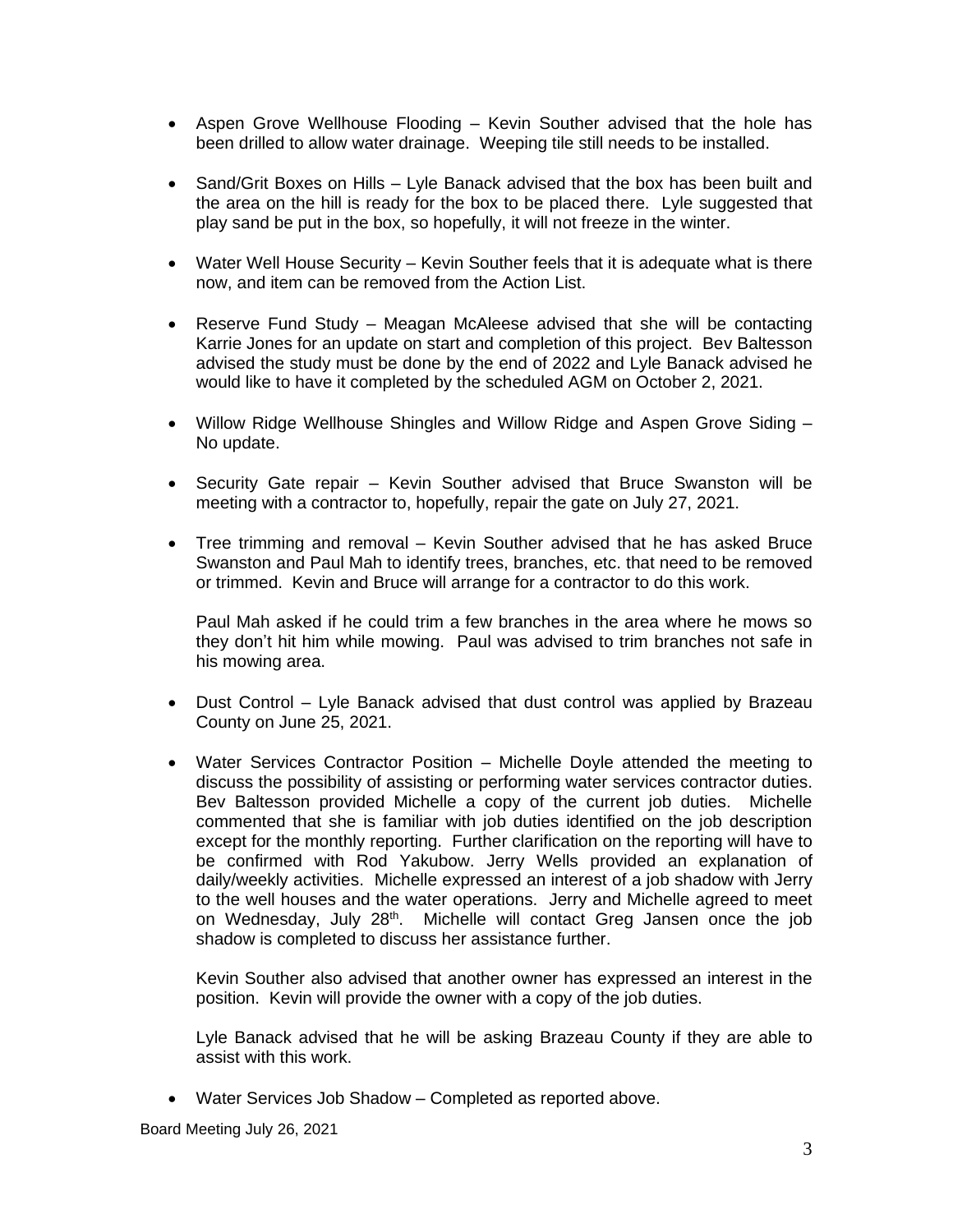• Owner concern Noncompliance Lot – An owner was sent a letter to comply with bylaw 6c and the owner has complied with the bylaw.

Greg Jansen thanked the owners for attending the open portion of the Board Meeting. Jerry Wells was asked to remain in attendance to discuss the Water Services Contractor Position.

# **New Business**

- Insurance Renewal Bev Baltesson provided all directors the details of the policy renewals prior to the meeting. No changes, additions or deletions were identified. Bev will contact the insurance company to renew with no changes.
- Grass Maintenance Damage An email was received from Paul Mah, Grass Maintenance Contractor, on July 19, 2021, and was sent to all directors. The email explained property damage that occurred around June 29, 2021. Bev Baltesson inquired if any directors had been notified of the damage prior to July 19th and suggested that notice of the damage should have been identified to the directors when the contractor was made aware. Lyle Banack inquired if any of the directors were made aware of the agreement between the owner and the contractor. The contractor did not advise any director of the agreement between the owner and contractor. Lyle Banack and Bev Baltesson expressed that, perhaps, we should support our local contractor in this accident. Upon further discussion, directors agreed to support the contractor in this matter. In future, any damage should be reported immediately to the Corporation and that, any agreement between the contractor and any owner will remain between the contractor and the owner.
- Grass Maintenance for Non-compliant Lots Bev Baltesson reported that letters were sent out to owners who have not complied with Bylaw 6c and rule 6 in the Rules & Regulations. The current Grass Maintenance contractor is not interested in entering into owner agreements. Lyle Banack advised that, previous contractors have completed this type of maintenance in an agreement with the Corporation, not the individual owner. Once maintenance was completed, the Corporation billed each owner for work performed. Kevin Souther will contact the current contractor to discuss further. Bev advised that the Corporation has received approval from two lots to proceed with maintenance and invoice owners.
- Email from Owner Regarding Aspen Hill Water Kevin Souther advised that he has discussed the concerns with the owner and the issue is resolved.
- Owner Issues and Contacting Board Members A reminder to all owners to respect personal time of Board Directors and to please submit all non-urgent inquiries in writing to email, [mail@birchwoodcountrycondo.com,](mailto:mail@birchwoodcountrycondo.com) mailed to Box 134, Lindale, AB T0C 1W0 or dropped in the mailbox at Birchwood Center.
- Application for Use of Birchwood Center Bev Baltesson advised that an owner has requested the use of Birchwood Center on September 4, 2021. Bev advised that the owner meets all the criteria set for the owner to rent. Application was approved.
- Television and PA System Lyle Banack suggested that the Corporation should investigate purchasing a larger television and a PA system with remote microphones

Board Meeting July 26, 2021